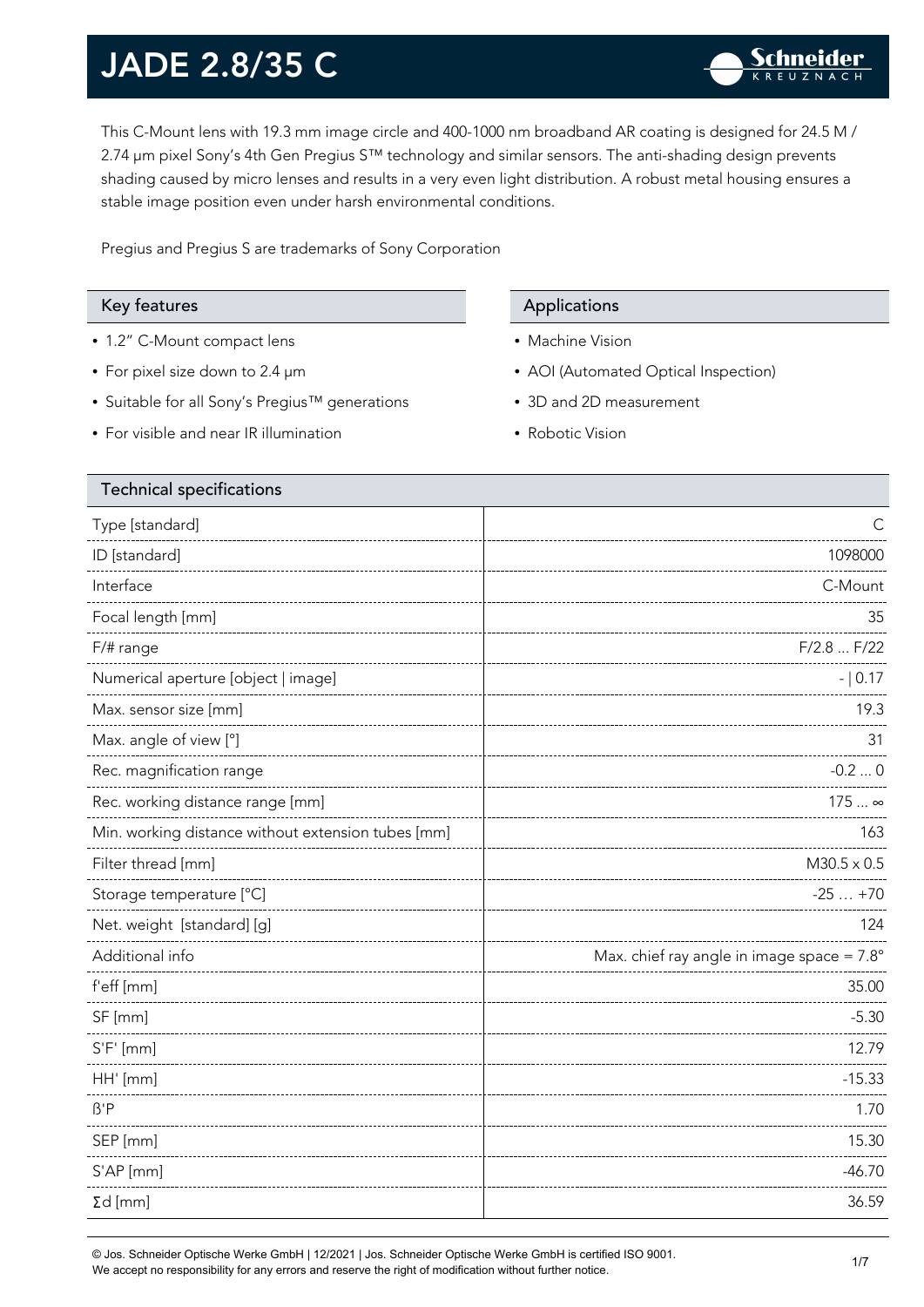

### MTF charts

| Spectrum name    |     |     |        |        |     |     |
|------------------|-----|-----|--------|--------|-----|-----|
| Wavelengths [nm] | 425 | 475 | 525    | 575    | 625 | 675 |
| Rel. weights [%] |     | 6   | $\sim$ | $\sim$ | 19  |     |



- 20 LP/mm, radial - 40 LP/mm, radial - 80 LP/mm, radial - 120 LP/mm, radial --- 20 LP/mm, tangential --- 40 LP/mm, tangential --- 80 LP/mm, tangential --- 120 LP/mm, tangential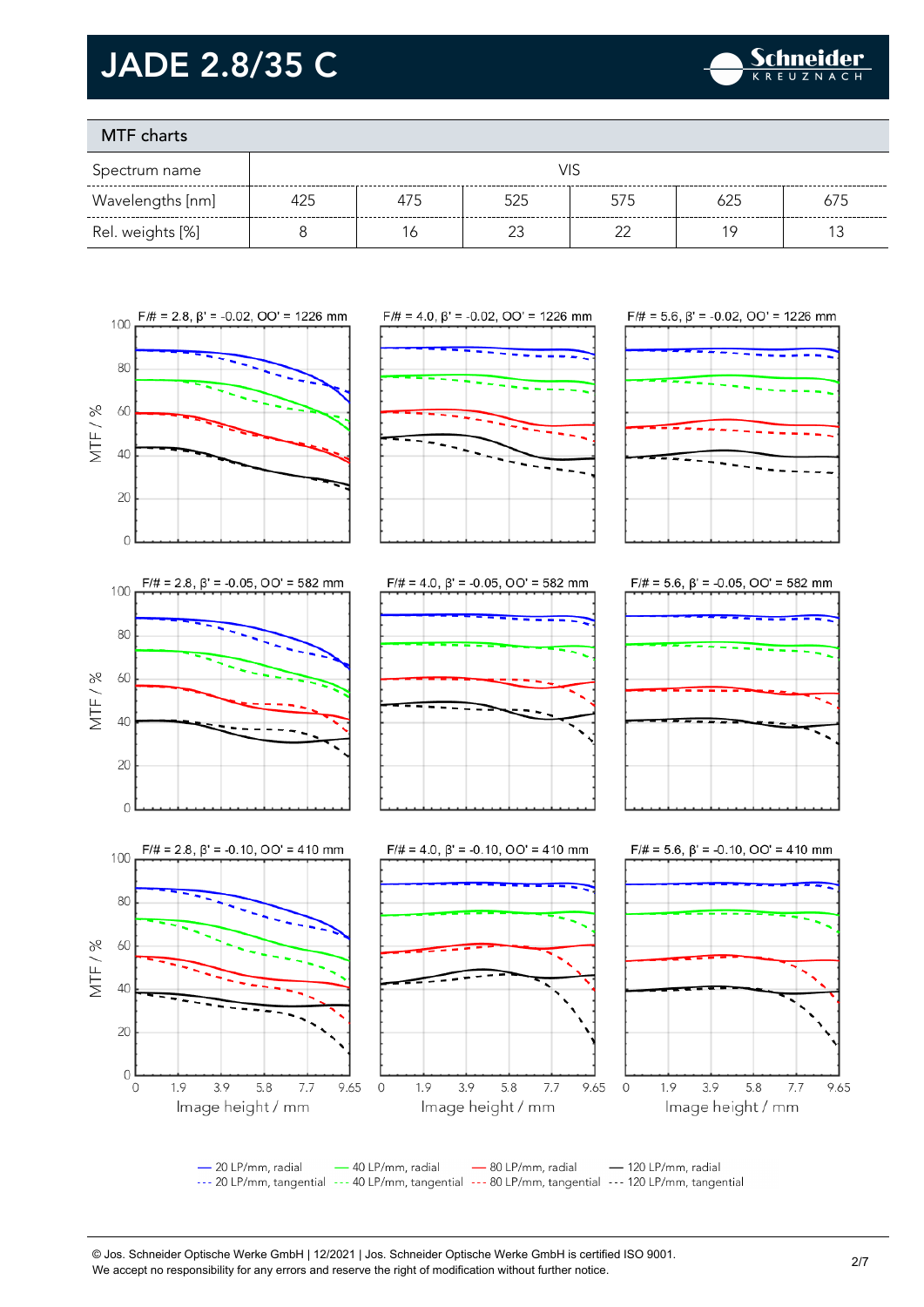

Rel. illumination vs. image height



#### Distortion vs. image height



#### Transmittance vs. wavelength



© Jos. Schneider Optische Werke GmbH | 12/2021 | Jos. Schneider Optische Werke GmbH is certified ISO 9001. We accept no responsibility for any errors and reserve the right of modification without further notice.<br>We accept no responsibility for any errors and reserve the right of modification without further notice.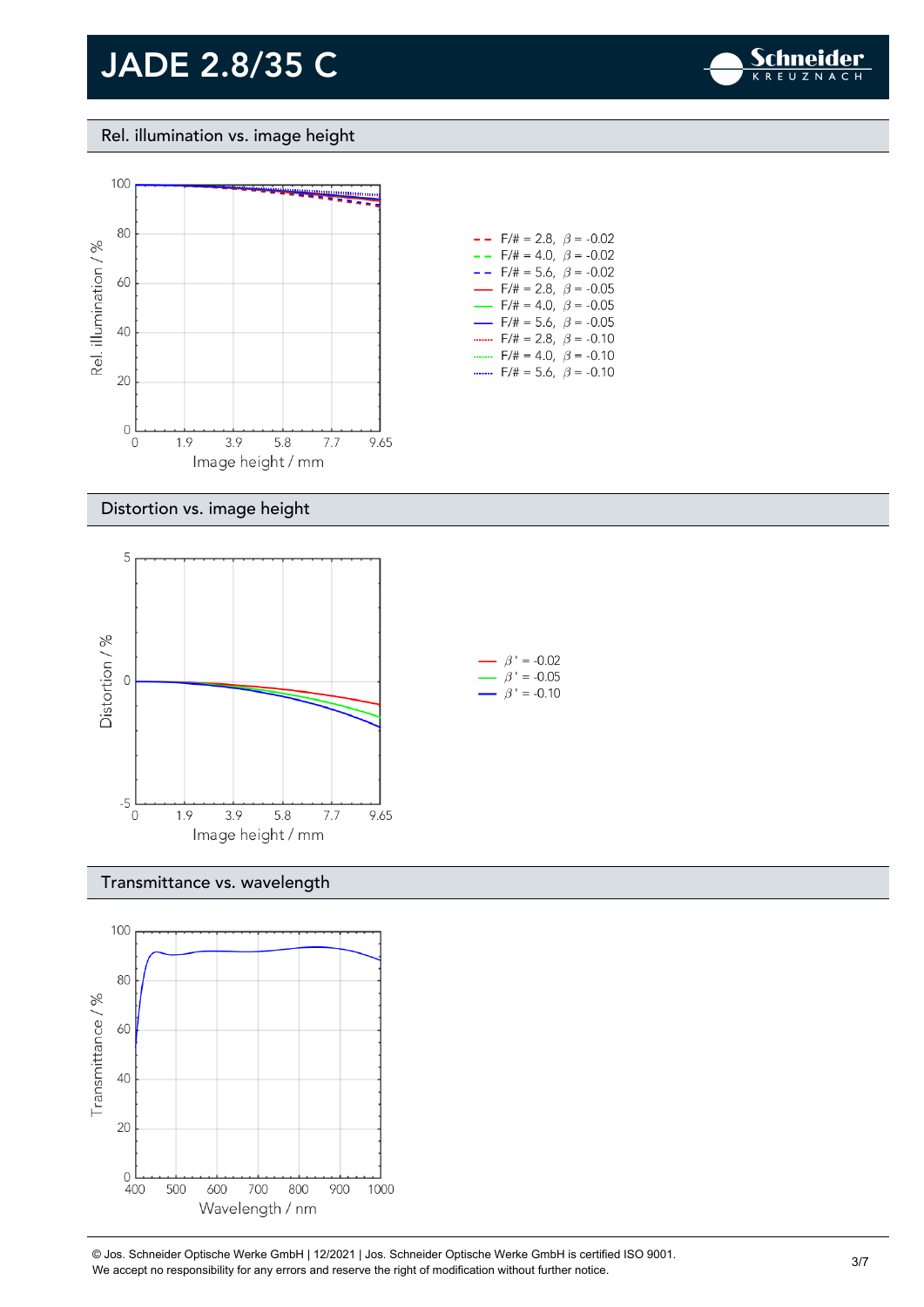

### Technical drawings

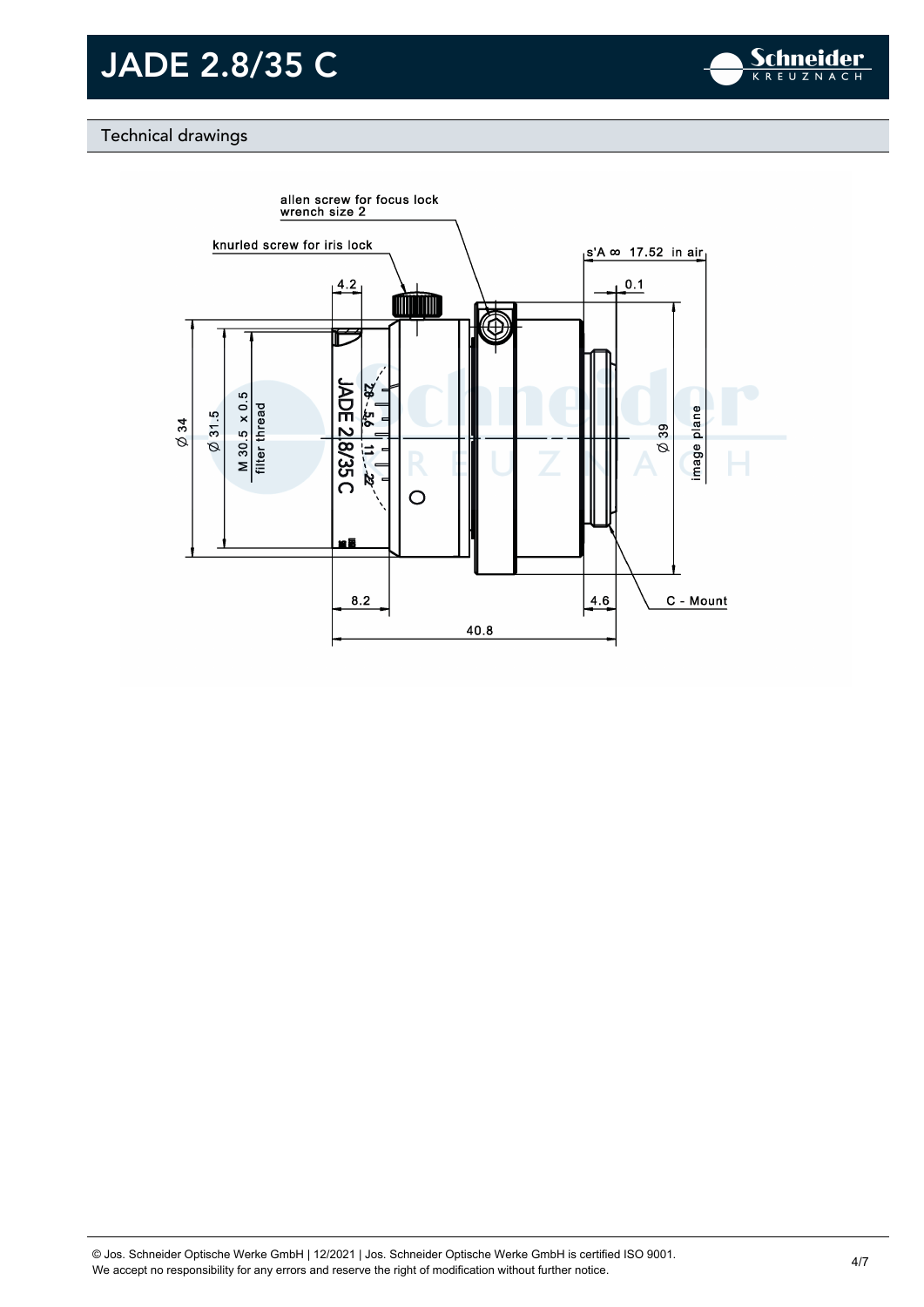

| Accessories    | Mount                       | Eff. length        |         |
|----------------|-----------------------------|--------------------|---------|
| Adapter        | CS-Mount                    | $5 \text{ mm}$     | 25081   |
|                | $C$ -Mount / M42 $\times$ 1 | $5.5 \text{ mm}$   | 1075817 |
| Extension tube | C-Mount / C-Mount           | $5 \, \mathrm{mm}$ | 39316   |
|                | C-Mount / C-Mount           | $8 \text{ mm}$     | 39315   |
|                | C-Mount / C-Mount           | $10 \text{ mm}$    | 39312   |